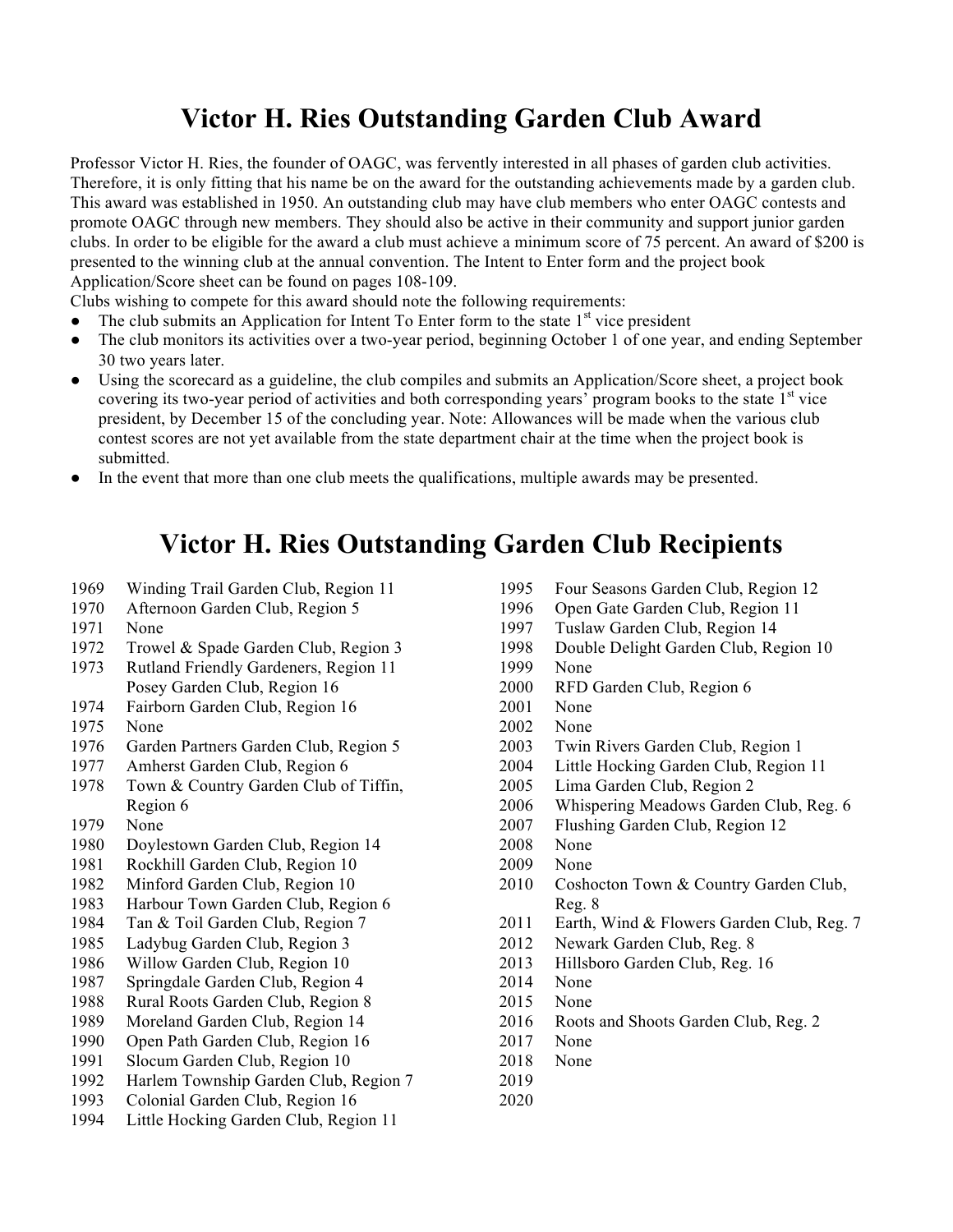## **VICTOR H. RIES OUTSTANDING GARDEN CLUB CONTEST APPLICATION & SCORE SHEET** Date Received:

In preparation to enter the prestigious Victor H. Ries Outstanding Garden Club Contest, clubs must complete and submit to the state first vice president the *Intent To Enter* form found below. The intent form can be submitted digitally.

Using the Score sheet found below as a guideline, clubs keep records spanning a two-year period. At the conclusion of the two-year period, the Score sheet along with a letter of any explanations needed, the project book containing proof of activities listed below, and the last two current club program books are to be submitted to the state first vice president by December 15.

**INTENT TO ENTER** (submitted prior to the start of the two-year period)

| <b>SCORE SHEET</b> (submitted at the conclusion of the two-year period)                                                                                                                                                                                                                                                                                                                                                    |                                                              |                                |          |  |
|----------------------------------------------------------------------------------------------------------------------------------------------------------------------------------------------------------------------------------------------------------------------------------------------------------------------------------------------------------------------------------------------------------------------------|--------------------------------------------------------------|--------------------------------|----------|--|
|                                                                                                                                                                                                                                                                                                                                                                                                                            |                                                              |                                |          |  |
|                                                                                                                                                                                                                                                                                                                                                                                                                            |                                                              |                                |          |  |
|                                                                                                                                                                                                                                                                                                                                                                                                                            |                                                              |                                |          |  |
| Date of club organization<br>Date affiliated with OAGC<br>Number of members, during first year entered in contest<br>Number of members, during second year entered in contest<br>Average number present at regular meetings<br>A. COMMUNITY SERVICE ACTIVITY                                                                                                                                                               |                                                              |                                |          |  |
| 1. Participation in county fair or area-wide flower shows<br>Number of members awarded ribbons at show in design<br>Number of members awarded ribbons at show in horticulture<br>Number of members who participated in other ways<br>2. Sponsorship of a junior garden club<br>Number of adult members who assisted with junior meetings<br>Do your junior members participate in OAGC regional<br>and/or state activities | Do your junior members participate in any community projects | 10<br>10<br>10<br>10<br>5<br>5 | 30<br>20 |  |
| 3. Membership<br>Did you increase your club membership<br>Did you sponsor a new adult club                                                                                                                                                                                                                                                                                                                                 | (Continued on next page.)                                    | 10<br>5                        | 15       |  |